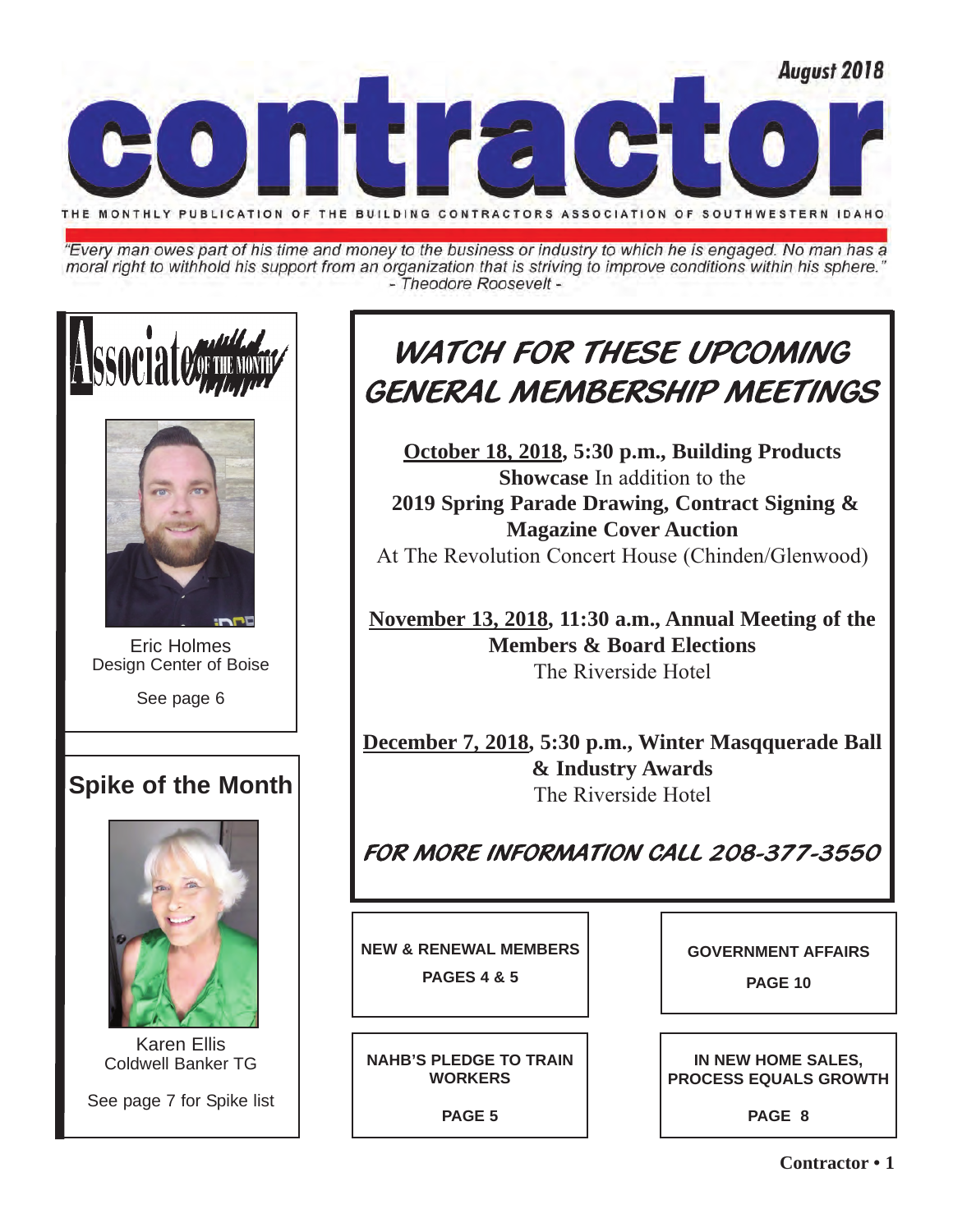## BOARD OF **DIRECTORS**

#### EXECUTIVE COMMITTEE OFFICERS

Craig Hammett, RMB, President '18-19' Dan Richter, First VP 17'-18' Heather Echevarria, VP/Secretary '17-18' Patrick R. Minegar, Associate VP Jason Peery, VP/Treasurer '18-19' Juston Hall, Immediate Past President Steve Weeks, Immediate Past Treasurer Jon Hastings, RMB, Member at Large

### BUILDER DIRECTORS

Joe Atalla, RMB '18-19' John Asbury, RMB '18-19' Dan Foutz '17-18' Rod Givens '17-18' Lance Snyder '18-19' Mark Tate '18-19'

## ASSOCIATE DIRECTORS

Sam Castillo '18-19' Barb McDermott '17-18' Mark Wilkins '18-19'

## ACTIVE LIFE DIRECTORS

Todd Amyx, RMB Bob Barnes, Jr. Chris Conner, RMB Tracy Dixon Zach Evans Steve Martinez, RMB Ted Martinez Ted Mason Chuck Miller Patrick R. Minegar Dave Mortensen Kent Mortensen Dennis Schaffner John Seidl Burt Smith Eric Smith Wayne Stacy Jeff Thompson, RMB Larry Van Hees Steve Weeks Ron Whitney Dave Yorgason

## LIFE DIRECTORS

Jon Yorgason

Ray Behrman Keith Borup Bill Davis Marie Hanson Terry Heffner Jerry Nemec Dwayne Speegle Dale Sullivan Frank Varriale Ray Westmoreland Ramon Yorgason



## President's Perspective

by Craig Hammett, RMB, Hammett Homes

## **Two things for you to get ready for now!!!**

## **1.** September - Associate Appreciation Month

Since 1981, September has been designated as NAHB's Associate Member Appreciation Month — an annual celebration of Associate member contributions to the NAHB Federation and the home building industry. Designating September as Associate Appreciation Month is just one way of providing the much-deserved visibility and recognition to our invaluable Associate members.

### What are the Goals of Associate Member Appreciation Month?

- To honor and thank Associate members for their contributions to the association
- To increase awareness and appreciation among our general membership and leadership of the unique contributions Associate members have made to the association
- To encourage programs, services and education for Associate members as tools to increase Associate member retention
- To increase visibility of successful Associate members, Associate member programs, state and local Associate councils and Builder- Associate partnerships and to share those successes with other associations

## **2.** Sleigh bells ring – are you listening!

BCASWI Christmas Party date is - December 7th, 2018, Calendar it!! Yep! the Riverside Hotel is where it will all be happening on December 7th 5:30 p.m. You will be able to hang out with your friends and family in the foyer/fireplace area while nibbling on finger foods. This is a great time to sign up for Sponsorship opportunities! The committee usually gets really creative with some special pricing and really good exposure. What fun! **AND, back by popular demand: the dress code will be Formal or Masquerade attire. Sapphire DJ Mobile will play Christmas through-out the evening.Annual Awards and Installing of the leadership and board of directors will be part of the evening agenda along with the dancing and food. All about fun. Watch for details later but calendar the date-time-location**

Of course, there is still golfing, clay shoot, Halloween, IBCA board, Building Products showcase, Fall Parade, Thanksgiving, but we'll cover all that next month.

Have a great August!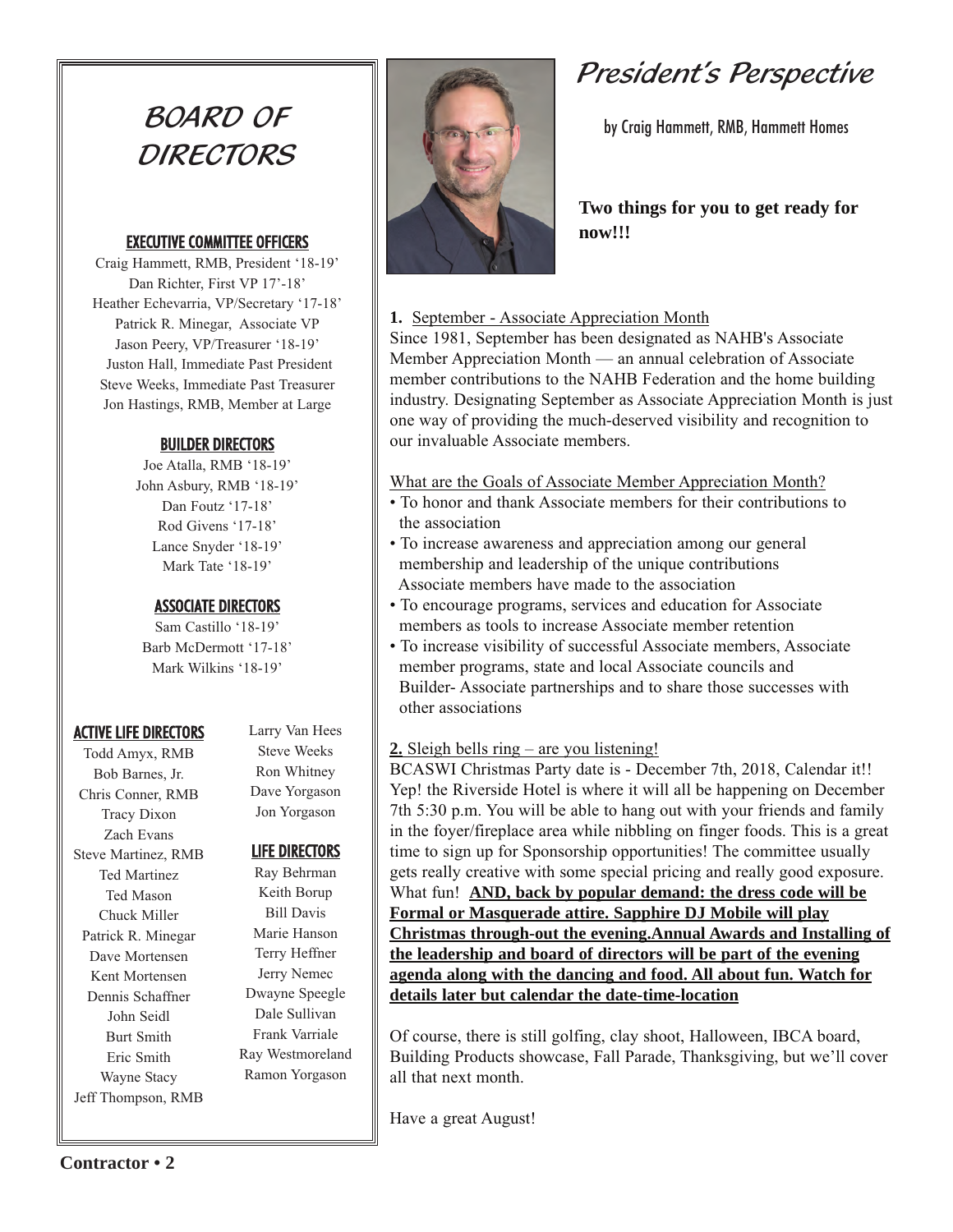## Executive Overview

by Frankie Hickman-Rice, Executive Vice-President

## **DID YOU KNOW THIS ABOUT FAMILY ROOMS?**

#### **Family Rooms — Born in the 19th Century**

Common knowledge has it that the "family room" came into being during the latter half of the 20th century when families outgrew the tiny ranch houses built immediately after World War II and began seeking larger, more luxurious homes. Well, common knowledge is off by more than a century. That relaxed, informal space for families actually emerged in the 1870s (if not before).

Plans for the vintage home were first published in the December 1877 issue of *Manufacturer and Builder*, a New York City-based building industry news magazine. The plans clearly included a separate family room in addition to the more formal parlor. The visionary architect who — almost 130 years ago — anticipated one of the most important home design trends of the late 20th century was Lawrence V. Valk. He worked out of offices at 229 Broadway.

According to the magazine, the frame-built house sat on a stone foundation, **sold for \$3,600** and included a parlor and *"a family or sitting room" on the first floor. Also on the first floor were a kitchen and pantry off the home's dining room. Upstairs were "five good-sized bedrooms."*

#### **Beautifully Finished — For Less**

The home's interior was *"finished in pine — no painting; but filled and varnished, a beautiful and inexpensive way of interior finish."* The home also featured brick fireplaces with flues made of *"new fire-proof composition pipe, plastered over the same as brick."* A note on the floor plan also indicated that the home did have a bathroom on the second floor.

#### **Cisterns, Indoor Plumbing — and More Savings**

It is also worth noting, that both versions of the home "*have shingle roofs, and cellars under nearly the whole house, also a cistern, and plumbing in bath-room, water closet, etc."* Following a new trend in home building, the design dispenses with setting kitchen ranges in brick, *"for the new patterns lately introduced do not require brick-work, which is a great saving."*

Even though our contemporary home building industry can no longer lay claim to having originated the concept of the family room, we can take comfort in the sure knowledge that the home's single bathroom WAS NOT *equipped* with a whirlpool tub, a handheld shower massage or a dual-sink vanity. And, of course, Valk's design did NOT include a *low flow toilet.*

A Look Ahead September

**Members Only Meetings - For membership information call 208-377-3550.** 

- 3 Labor Day Office Closed
- 6 Membership Committee & Spike Club, Noon BCA,RSVP for lunch.
	- Membership Drive, 1 p.m., BCA
- 7 Clay Shoot, 8 a.m., Black Dog Clays
- 11 Builders-Codes Council/Developers Council/Government Affairs, 3 p.m., BCA
- 12 Associates Council, Noon, BCA, RSVP for lunch.
- 18 Executive Committee, 11:30 a.m.
- 19 Sales & Marketing Council, Noon, BCA - RSVP for Lunch
- 20 Board of Directors, 4 p.m., BCA
- 28 Fall Parade of Homes Starts, 11 a.m.

*All dates, times and locations are subject to change. Please call for confirmation - 208-377-3550.*

## BCASWI ASSOCIATION STAFF

Frankie Hickman-Rice, Executive Vice-President

Autumn Gestrin-Blume, Communications Projects Director & Website Manager

Heather Hooglander, Membership Director, Sales/Marketing, & Associates Council

Emily Covington, Receptionist & Social Media Administrator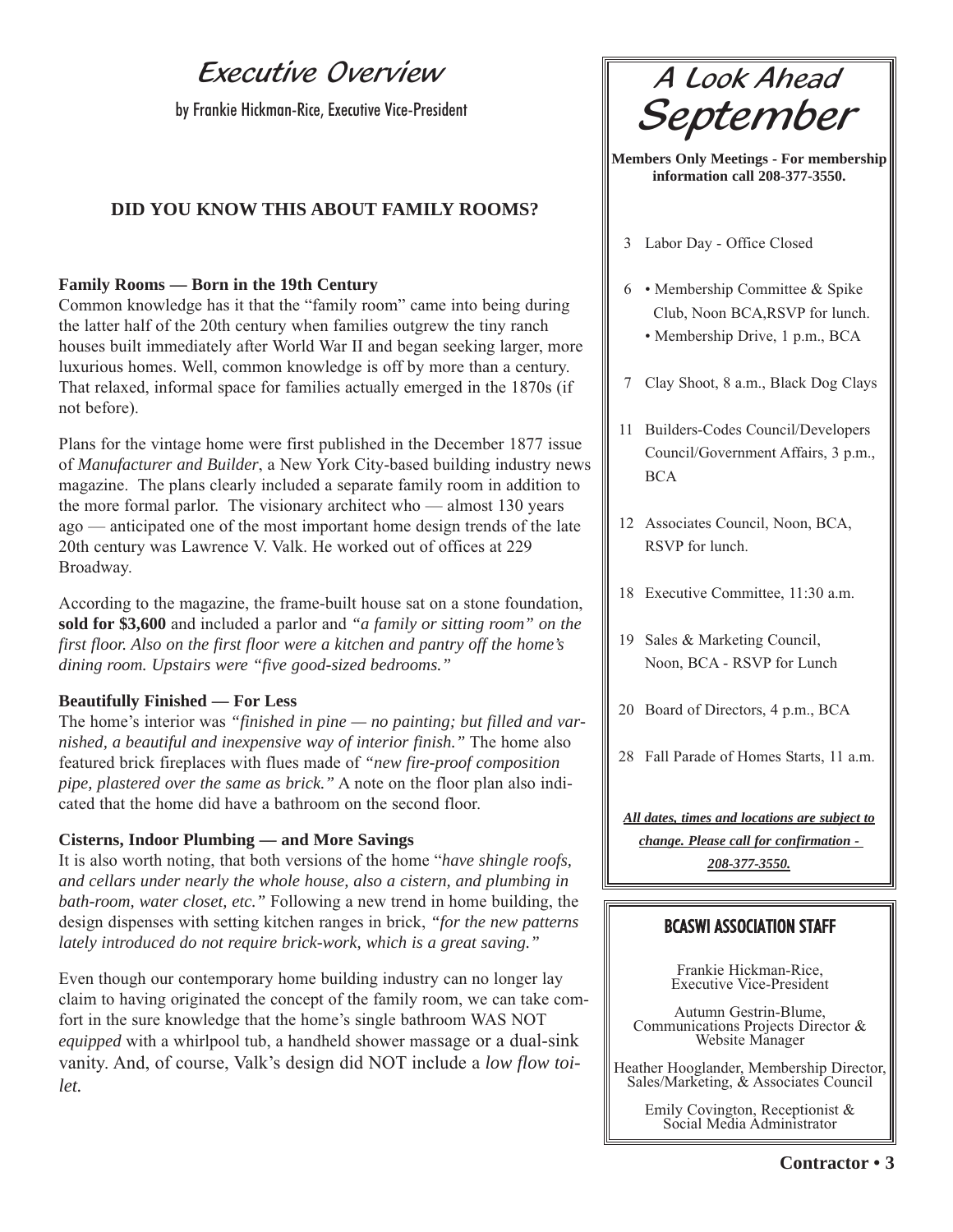

## Membership The Foundation

Heather Hooglander, BCASWI Membership Director

August is the 8th month of the year. It's hard to believe, only

4 months, that's 120 days away, until we say "Hello" to a New Year. And what comes before the New Year? Christmas!! Mark your calendars! The BCASWI Christmas Party is already scheduled! Friday, December 7th at the Riverside Hotel. The Christmas Committee has been working hard, planning this year's party. Rumor has it, it will be a masquerade party!

This month, another successful BCASWI Membership Golf Tournament was held at the beautiful Shadow Valley Golf Course. Net proceeds from this event, went to The Ronald McDonald House. Thank you to all who volunteered to chair, sponsor and play in the tournament. Go to the BCASWI Facebook page, to take a peek at the fun had by all!

Are you a new member and would like to learn more about our association and meet the Board of Directors? You will also be able to meet some of the committee chair volunteers who will discuss different events they are currently working on. Come join us

on Thursday, August 16th at noon for our new member, Meet & Greet & Eat for FREE! This is being held at the BCA office. Lunch will be provided and sponsored by Academy Mortgage. Be sure to reserve your seat, as they are limited! Call the BCASWI office at 208-377-3550 and ask to speak to Heather. Or send an email to: Hsciola@heritagewifi.com. While you're here, please feel free to say "Hi" to me. My door is always open!

On a personal note, some of you may or may not know, my family is in the process of having a home built. I wanted to take the time to give a "Thank you", to our builder and all of their subcontractors. It's been an amazing experiencing, stopping by the property every few days and see how much progress has been made. I am truly amazed. You're not only home builders, you are dream builders.

In closing, sadly, August is back to school month. I have a little back to school humor for you.

Q: What kind of school do you go to if you're an ice cream server?

A: Sundae School!!

Have a wonderful rest of your summer!

## New Membership and Renewals

The BCASWI wishes to thank the following new member companies and membership renewal companies. "Without Your Membership, We'd Be Lost!" If you have comments regarding any of these memberships, please direct them in writing to the Membership Committee, 6206 N. Discovery Way, Suite A, Boise, ID 83713. (Per the By-Laws, Art. 1, Sec. 2)

For a full list of members please go to the Classified Directory on our website at **bcaswi.org**.

## NEW MEMBERS

**ACTIVE WORKFORCE** RANDY REESE

**CABLE ONE** CELYNDA ROACH

**DOUG LASHER CONST., INC.** DOUG LASHER

**ROCKY MOUNTAIN PORTABLE TOILETS LLC** JAMES HOPE



**FRANKLIN BUILDING SUPPLY** STEVE CLOYD

**FERGUSON'S BATH KITCHEN & LIGHTING GALLERY** LONNY BARR

**THE RIVERSIDE HOTEL** KATHY PIDGEON

**GENSCO** TROY CZAPIEWSKI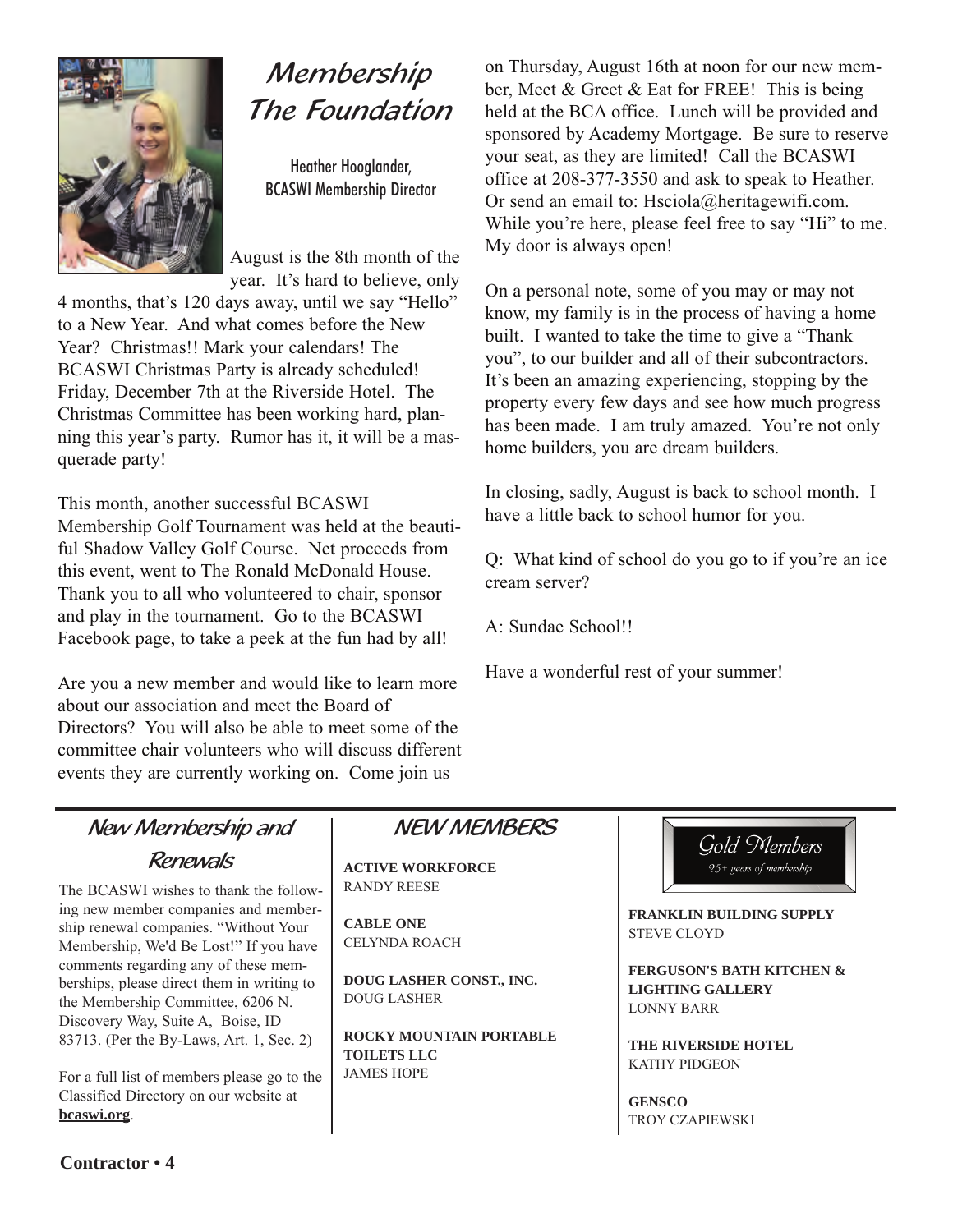

## **NAHB, HBI Pledge to Train 50,000 Workers Over Next 5 Years**

Filed in Labor, Safety and Health, July 19, 2018

Attending a White House event on workforce development, NAHB Chairman Randy Noel pledged that NAHB and the Home Builders Institute (HBI) will educate and train 50,000 new workers over the next five years for careers in the construction trades.

President Trump signed an executive order that establishes the National Council for the American Worker, which will develop a national strategy for training and retraining workers for high-demand industries.

As part of this initiative, the administration is asking companies and associations to sign a pledge committing them to expanding apprenticeships, increasing on-the-job training and providing students and workers the training and opportunities they need to succeed in the American workforce.

In a statement commending the White House plan to expand workforce development, Noel said:

"NAHB applauds President Trump's leadership for signing an executive order that will develop a national strategy to expand job-training and apprenticeship opportunities for students and workers and give them the proper tools to succeed in the American workforce.

"Given the chronic labor shortages in the home building industry, I am especially pleased to attend this important White House event. NAHB will help do its part to invest in the future workforce by pledging to train 50,000 new workers over the next five years for a career in the construction trades.

"The Home Builders Institute, our workforce development arm, is a national leader for career training in the home building industry. To honor the administration's important commitment to America's workers, we will expand our training, certification and job placement programs for underserved and at-risk youth, transitioning military, veterans, ex-offenders and displaced workers."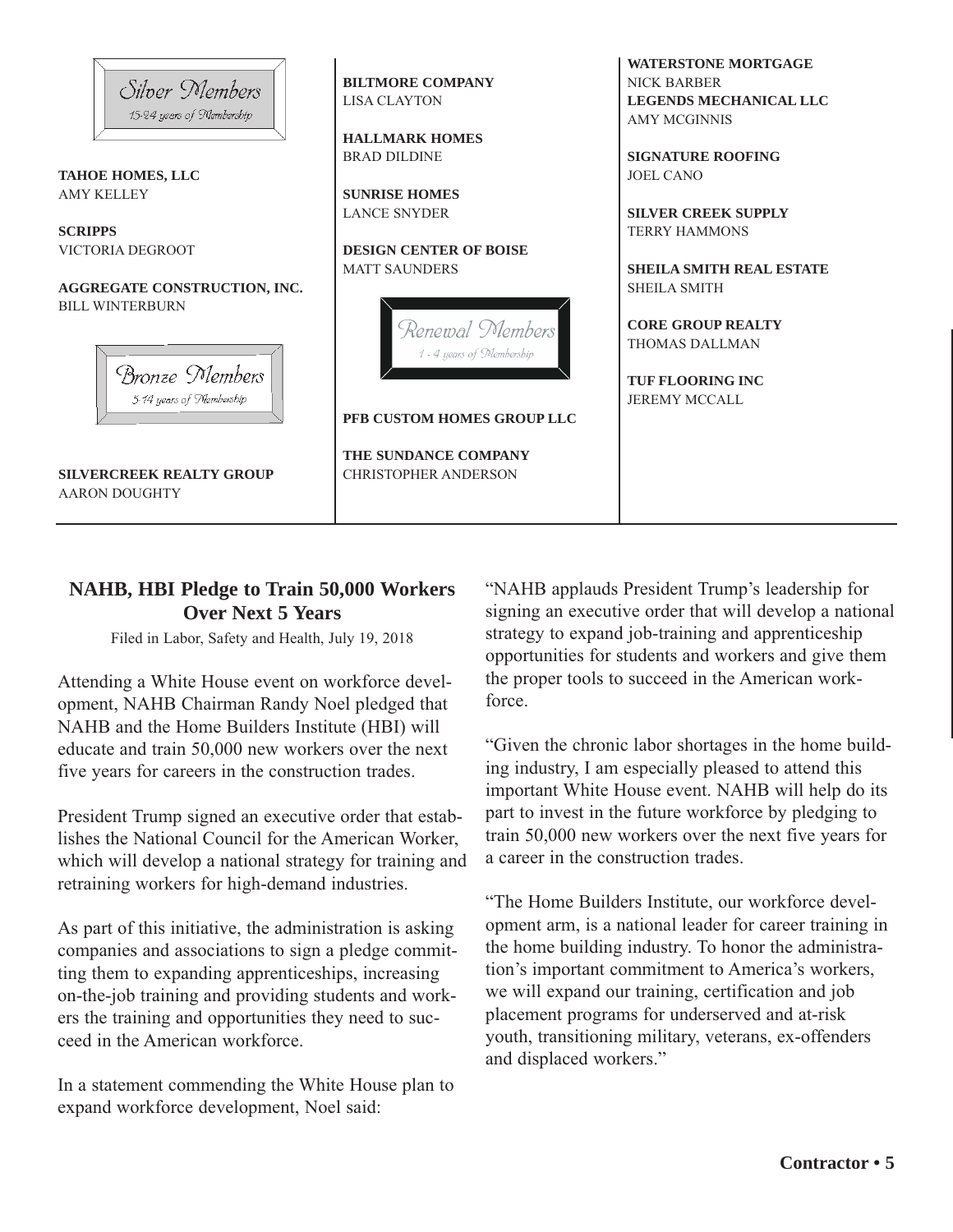## Associate of the Month

Eric Holmes, Design Center of Boise

I am an outside sales associate with the Design Center of Boise located in downtown Boise. Design Center of Boise is your #1 interior superstore for appliances, cabinetry, cabinet hardware, countertops, tile, hardwood, plumbing fixtures, electrical fixtures, door hardware and much more. With the building community on the rise, we understand that time and cost are key for any business to succeed. That's why we offer all these products under one roof. I specialize in assisting builders, sub-contractors, architects, designers and realtors by consolidating all your interior purchasing needs into one store. When consolidating your interior needs, you're not only saving time by purchasing under one roof, but you're eliminating multiple locations, multiple sales reps, multiple daily follow-up calls, excessive driving between locations, and much more. With more time = more profits, better pricing for your clients and overall satisfaction.

We also offer the same builder's programs and brands you'd receive elsewhere, we also have exclusive brands, allowing more choices to meet everyone's needs. With building only going up, allow me to handle your interior needs. Take back your lost time and profits, and focus it where it matters most, your family and friends.

Outside of work, I enjoy spending my time with my beautiful family. I have three children, Ryan 10, Jackson 6, and Aubri 4, and an amazing wife Jasmine. We enjoy camping, hiking, hot springs, snowboarding, and BBQing. One of our favorite hobbies is loading up and taking random trips over the weekends. We have created the best memories by going where the road takes us. When we can break away from the kids, Jasmine and I enjoy going to concerts.

My background includes 15 years in the building industry working throughout different trades. I also spent 8 years in the Marine Corps and served in Fallujah, Iraq.

# **BCASWI FEATURED TRADES OF THE MONTH**

| TRADE:              | <b>MEMBER COMPANIES:</b>                                                          |                                                                                             |  |
|---------------------|-----------------------------------------------------------------------------------|---------------------------------------------------------------------------------------------|--|
| Electrical:         | Boise Basin Electric<br><b>B&amp;B</b> Electric<br><b>Smart Wiring</b>            | <b>Dylan Chayse Electrical</b><br><b>Better Homes Electric Energy</b><br>Robertson Electric |  |
| Portable Restrooms: | A Company Portable Restrooms Inc.                                                 |                                                                                             |  |
| Excavation:         | Solid Earth LLC                                                                   | <b>Wrad Earthworx</b>                                                                       |  |
| Concrete Flatwork:  | A Core of Boise Inc.<br>Atlas<br><b>Construction Unlimited</b><br>Hawaii Concrete | Aggregate Construction Inc.<br>Cal's Concrete<br>G&B Redi Mix<br><b>SunRoc Corporation</b>  |  |

Each month the Membership Committee randomly draws BCASWI trades to list and feature in the newsletter. The goal is to show members who they can do business with as well as encourage signing up members used but not showing under the trade. For questions contact Heather Hooglander - 208-377-3550.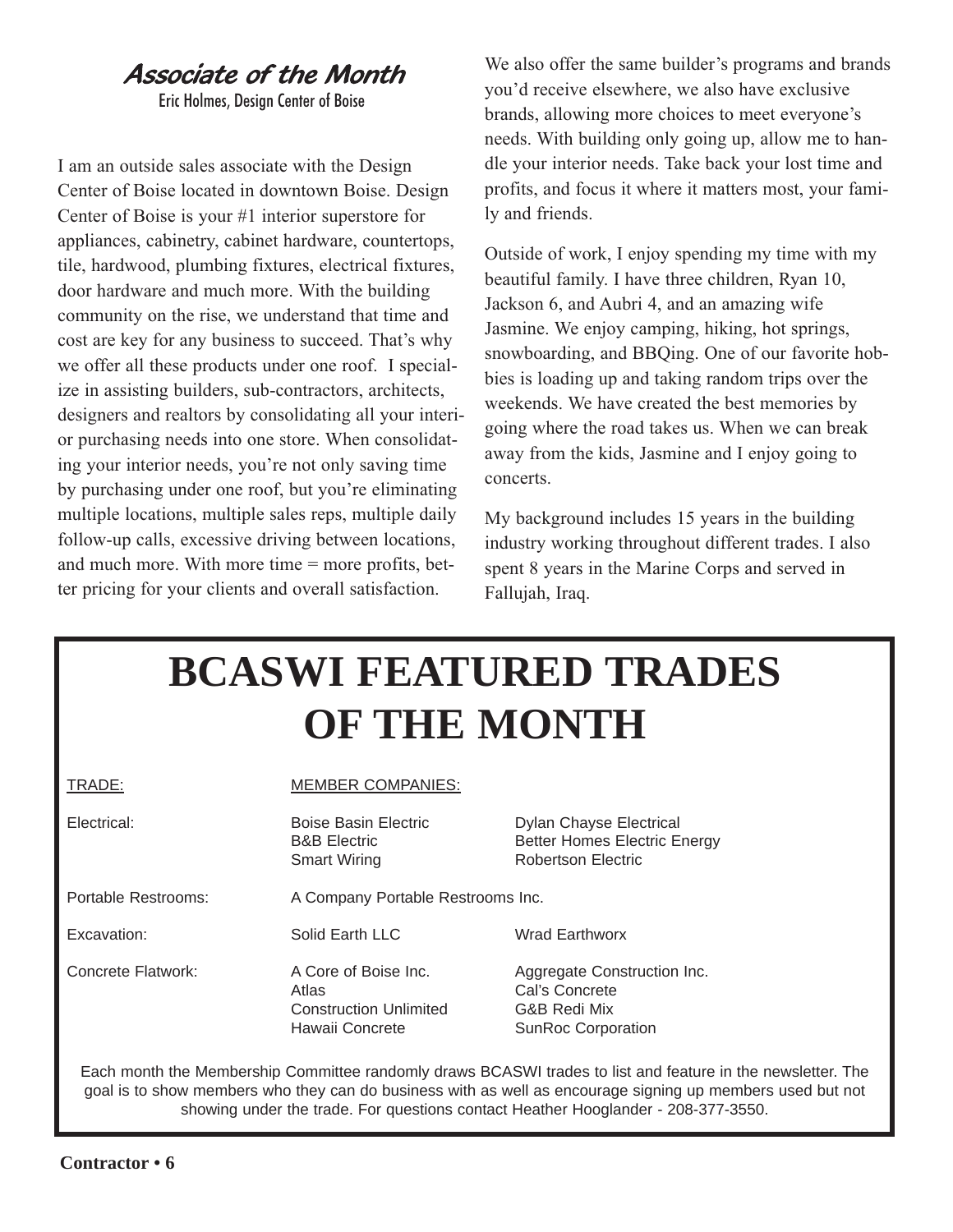

| <u>Status</u>                | <u>Name</u>                          | <u>Members</u> |
|------------------------------|--------------------------------------|----------------|
| <b>STATESMAN SPIKE - 500</b> | Larry Van Hees                       | 613.0          |
|                              | Jerry Nemec                          | 584.0          |
|                              |                                      |                |
| <b>SUPER SPIKES - 250</b>    | <b>Steve Martinez</b>                | 296.0          |
|                              | Dave Mortensen                       | 285.0          |
|                              | <b>Ted Martinez</b>                  | 268.5          |
|                              | <b>Chuck Miller</b>                  | 267.5          |
|                              | Jay Clow                             | 262.5          |
| <b>ROYAL SPIKES - 150</b>    | <b>Todd Amyx</b>                     | 219.5          |
|                              | <b>Chris Conner</b>                  | 215.5          |
|                              | Bob Barnes Jr.                       | 194.5          |
|                              | <b>Burt Smith</b>                    | 189.0          |
|                              | <b>Kent Mortensen</b>                | 178.0          |
|                              | John Seidl                           | 166.5          |
| <b>RED SPIKES - 100</b>      | Pat Minegar                          | 158.0          |
|                              | Jeni Sexton                          | 144.0<br>136.0 |
|                              | Juston Hall<br>Wayne Stacy           | 127.5          |
|                              | <b>Frank Varriale</b>                | 126.0          |
|                              | <b>Tracy Dixon</b>                   | 127.5          |
|                              | Dave Yorgason                        | 127.5          |
|                              | <b>Bill Davis</b>                    | 119.0          |
|                              | <b>Ron Whitney</b>                   | 117.5          |
|                              | Marie Hanson                         | III.0          |
| <b>GREEN SPIKES - 50</b>     | Dale Sullivan                        | 97.5           |
|                              | Dennis Schaffner                     | 92.5           |
|                              | <b>Billy Mahan</b>                   | 85.0           |
|                              | <b>Eric Smith</b>                    | 77.0           |
|                              | Doug Keller                          | 73.5           |
|                              | <b>Bob Barnes Sr.</b>                | 71.25          |
|                              | Zach Evans                           | 70.5           |
|                              | Eric Stunz                           | 63.5           |
|                              | Vicki White                          | 60.0           |
|                              | Sarah Seidl                          | 58.5           |
|                              | Milford Terrell                      | 57.5           |
|                              | <b>Ray Rice</b>                      | 57.0           |
|                              | Ramon Yorgason<br><b>Steve Weeks</b> | 52.5           |
| <b>LIFE SPIKES - 25</b>      |                                      | 49.0<br>44.0   |
|                              | Joe Atalla<br>Dale Conrad            | 42.5           |
|                              | Craig Groves                         | 40.5           |
|                              | Russ VanWagenen                      | 40.0           |
|                              | <b>Ted Mason</b>                     | 38.0           |
|                              | Jake Centers                         | 36.0           |
|                              | Erick Wadsworth                      | 32.0           |
|                              | Dwayne Speegle                       | 31.5           |
|                              | Dick Lierz                           | 31.0           |
|                              | Jon Hastings                         | 29.0           |
|                              | <b>Karen Ellis</b>                   | 27.5           |
|                              | <b>Trey Langford</b>                 | 27.5           |
|                              | <b>Cody Weight</b>                   | 26.5           |
|                              | <b>Bud Fisher</b>                    | 26.0           |
|                              | Jeff Thompson                        | 25.0           |
|                              |                                      |                |

| <b>BLUE SPIKES - 6</b> | Cade Coltrin           | 24.0  |
|------------------------|------------------------|-------|
|                        | Craig Hammett          | 18.5  |
|                        | Dan Richter            | 18.0  |
|                        | <b>Steve Edwards</b>   | 14.5  |
|                        | <b>Barb McDermott</b>  | 13.75 |
|                        | <b>Shaun Urwin</b>     | 13.0  |
|                        | Clay Conner            | 12.5  |
|                        | <b>Thomas Coleman</b>  | 12.0  |
|                        | Dan Foutz              | 12.0  |
|                        | <b>Tammy Schacher</b>  | 12.0  |
|                        | <b>Reata Conner</b>    | II.5  |
|                        | Matt Knickrehm         | II.5  |
|                        | Mike LaRue             | II.0  |
|                        | Mark Wilkins           | II.0  |
|                        | <b>Bud Browne</b>      | 10.5  |
|                        | Jason Peery            | 10.5  |
|                        | Heather Echeverria     | 10.0  |
|                        | <b>Kirby Robertson</b> | 9.5   |
|                        | Clay Boyce             | 8.5   |
|                        | Lars Hansen            | 8.0   |
|                        | Jeff Martell           | 8.0   |
|                        | <b>Daniel Cullip</b>   | 7.0   |
|                        | <b>Rod Givens</b>      | 6.5   |
|                        | <b>Kevin Howell</b>    | 6.5   |
|                        | Don Flynn              | 6.0   |
|                        | <b>Rob Pearce</b>      | 6.0   |
|                        |                        |       |

## **Candidates**

Spike candidates are called "Tacks." Tacks must earn 6 credits to become a "Spike"

#### **4.5 - 5.75 Credits**

Dan Clark Mike Brown Todd Campbell Justin Mai Alicia Rodman Stephen Sengelmann Lance Snyder Ray Westmoreland David Wipper

## **3 - 4.0 Credits**

Chad Aland Corey Barton Corey Elitharp Nate Fehrenbacher John Flaherty Bryant Forrester Matthew Gardner Terry Hammons

Justin Hubble Jim Hunter Spencer Kofoed Christine Langhorst Tim Mallon Trudy Mallon Brian Morkid Abram Neider Stan Ray Jaclyn Roberts Clint Rogers Tracy Skidmore Ingo Stroup Marvin Ward Steve Warren Roger Wilson

#### **1.5 - 2.5 Credits** Dennis Baker

Brent Belveal Alan Berman Dave Buich Chad Christensen Rick Garret Terri Harvey Mark Hixon

Don Hubble Greg Johnson Jason Lloyd Jackie Metzger Chad Smith Christal Smith Jake Tunison

#### **.5 - 1.0 Credits**

Liz Amar Josh Anderson Paul Anderson Kami Brant Teri Campbell Joel Cano Bob DeBolt Aaron Doughty Dave Evans Ryan Jennings Hans Lohse Don Massey Kris Miller Bob Moffat Jason Ramsey Brad Zollinger

According to the rules of the Spike Club program to become a Spike member, an individual must sign up 6 new members - which earns 6 Spike Credits - within two consecutive years. To retain that Spike status a minimum of one new member -

which earns 1 credit (new or retention) - must be earned each year until a total of 25 credits have been earned - which triggers Life Spike status.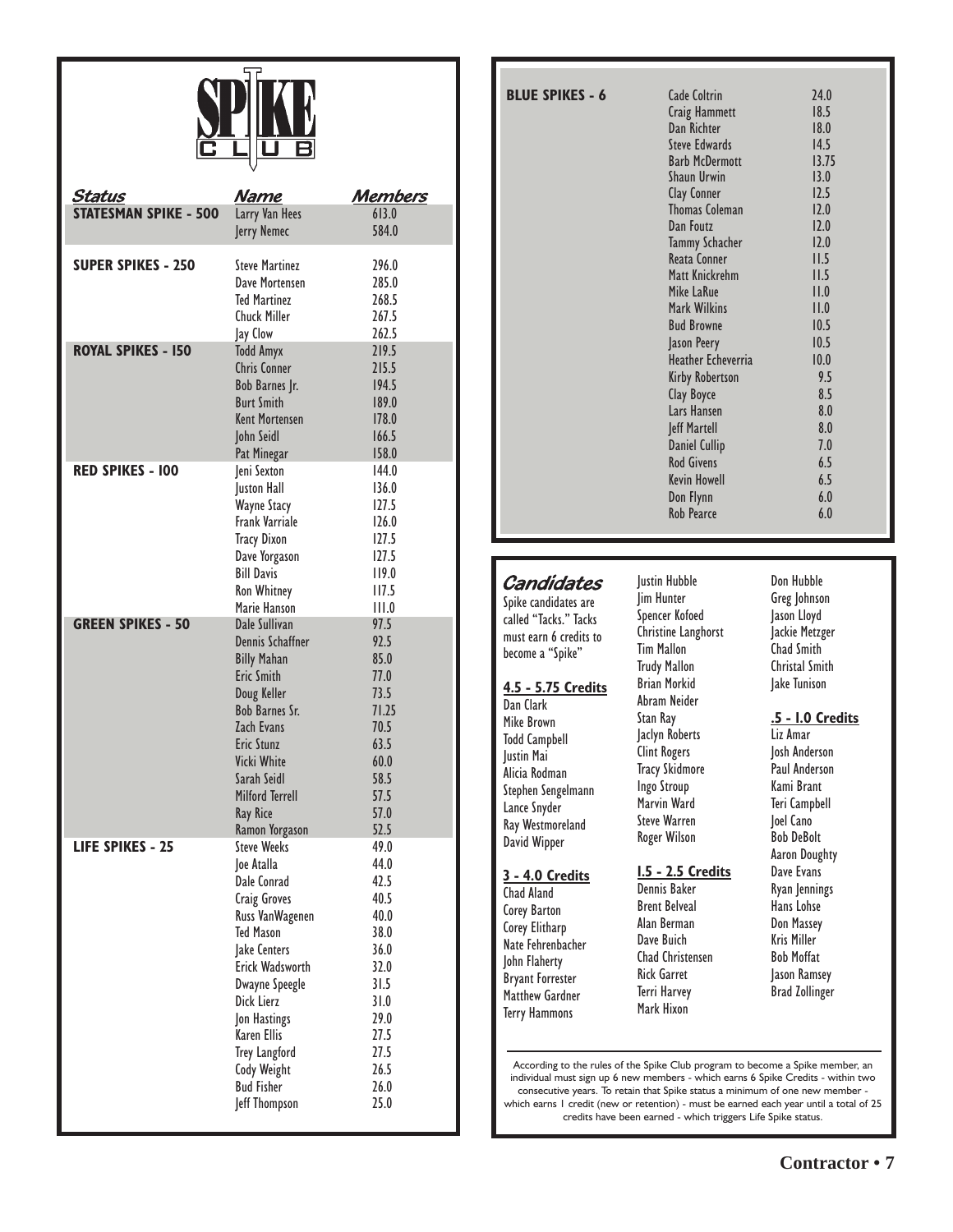## **In New Home Sales, Process Equals Growth**

Filed in Business Management, Councils & Committees, Home Building, Sales & Marketing, July 19, 2018

If you want to freak out certain personality types, just start throwing around words like process, systems, tracking and accountability — words that might invoke a few "four-letter-word" responses.

However, everyone can master these properties, but some of us require more support than others to get there.

My 19-year-old son recently got into the toughest sales business of all: Door-to-door sales. He has no preset appointments. However, his team leader is teaching him to measure key metrics and, in doing so, he has seen a 50% improvement in his conversions in just two short weeks.

My son knows exactly how many doors he must knock on and how many people he must speak with and sit down with to make a sale. He now understands his "critical path" and what happens when he varies from his consistent process. If a sale doesn't happen, he can tell you why it didn't.

If a 19-year-old on his first sales job can learn this, we all can. Yet I wonder how many of us truly understand the key metrics to measure and track them fully to improve and grow.

For instance, in the new-home sales process, conversion rate is not a straight-line formula between the amount of reported traffic to the number of sales. Are you getting the right kind of traffic? Are they ready, willing and able to buy your homes, or anything at all, for that matter? Where are the qualified ones coming from?

Does your sales team understand that "drive by" doesn't really mean drive by? What made them pay attention to your sign and turn into your community?

Then, once your sales team does get in front of a qualified prospect, are they asking the right questions to build the rapport that builds trust? If they can't close the sale, are they scheduling specific follow-up appointments? Or are they simply waiting on the prospect to come back to them?

This is all about tracking the process of both the sale and the sales funnel. There is a process here, and when each of your sales team members are following it, the buyer is the one who wins because they will have a great and consistent customer experience right from the beginning.

All the items listed above — and many other key metrics — can be measured on a one-page planned encounter form or incorporated right into your CRM to give you the visual reporting tools you need to grow your business.

It's not about being complicated. It's about simplifying. Once you realize you can create a process, you can let go. Your team will have the tools they need to soar. You remove the guesswork and you remove the clogs in your funnel of only a few people being able to make decisions because the process will have already guided them in the direction of success.

This NAHBNow guest post is courtesy of NAHB Board Member, NSMC Trustee, and PWB member Kimberly Mackey, founder of New Homes Solutions.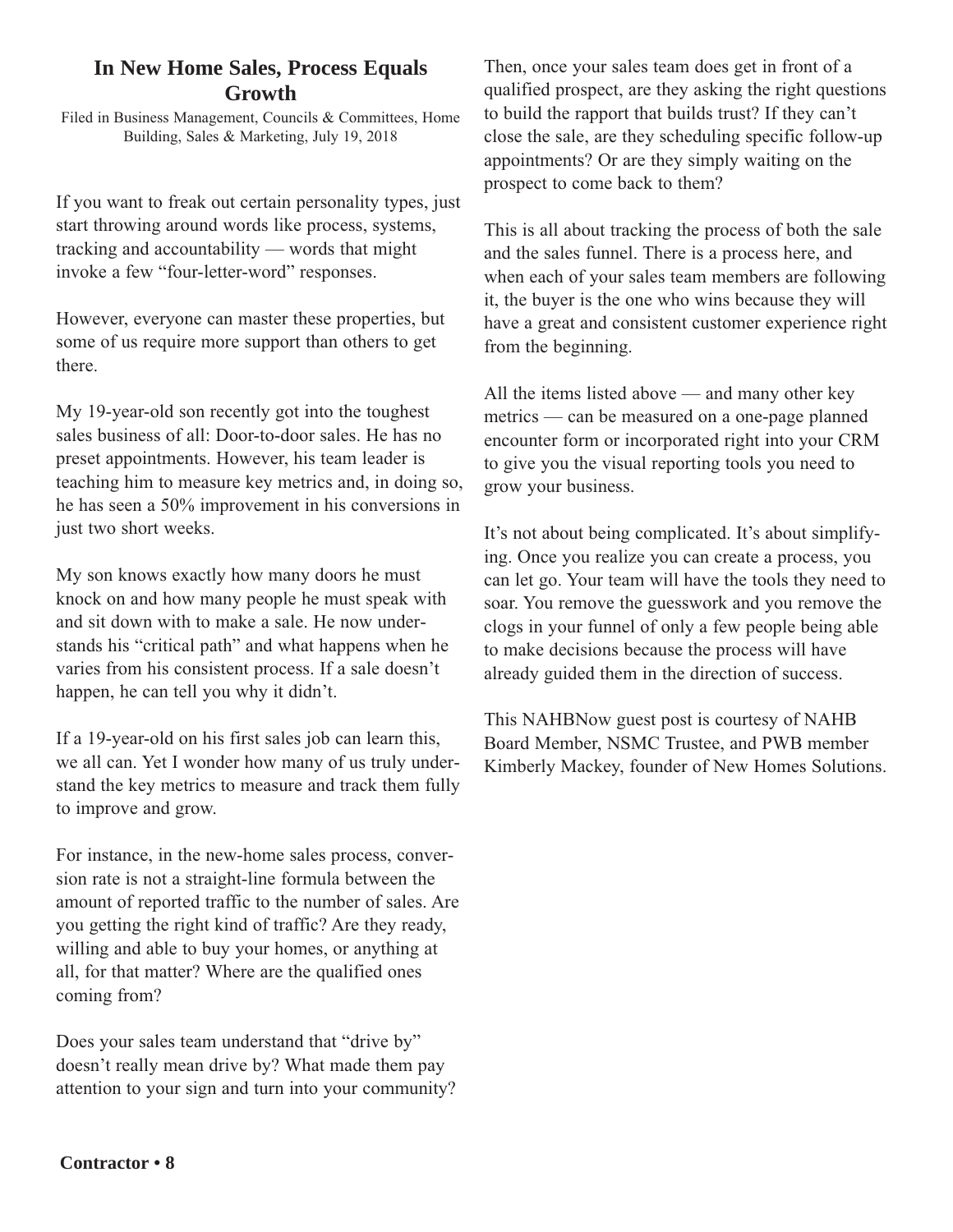

# **Go ahead. [Judge a book](http://www.bcaswi.org/go/august-2018-truwood-pdf/)  by its cover.**

The truth is, sometimes it's what's on the outside that counts. Take siding, for instance. It can make a difference between a house that blends in and one that stands out. A house that's for sale and a house that actually sells. With distinctive character and unparalleled real-wood appeal, TruWood offers an unforgettable first impression that lasts. And lasts. Visit **truwoodsiding.com** and discover what's Tru to you. **Get Tru.**



Siding : **CRAFTSMEN STAGGERED**, Reversible Trim: **4" SMOOTH**

CRAFTSMEN STAGGERED, Reversible Trim: 4" SMOOTH

**800.417.3674 |** The TruWood Collection, manufactured by Collins Products LLC **Ask us about our FSC® products | FSC-C002971**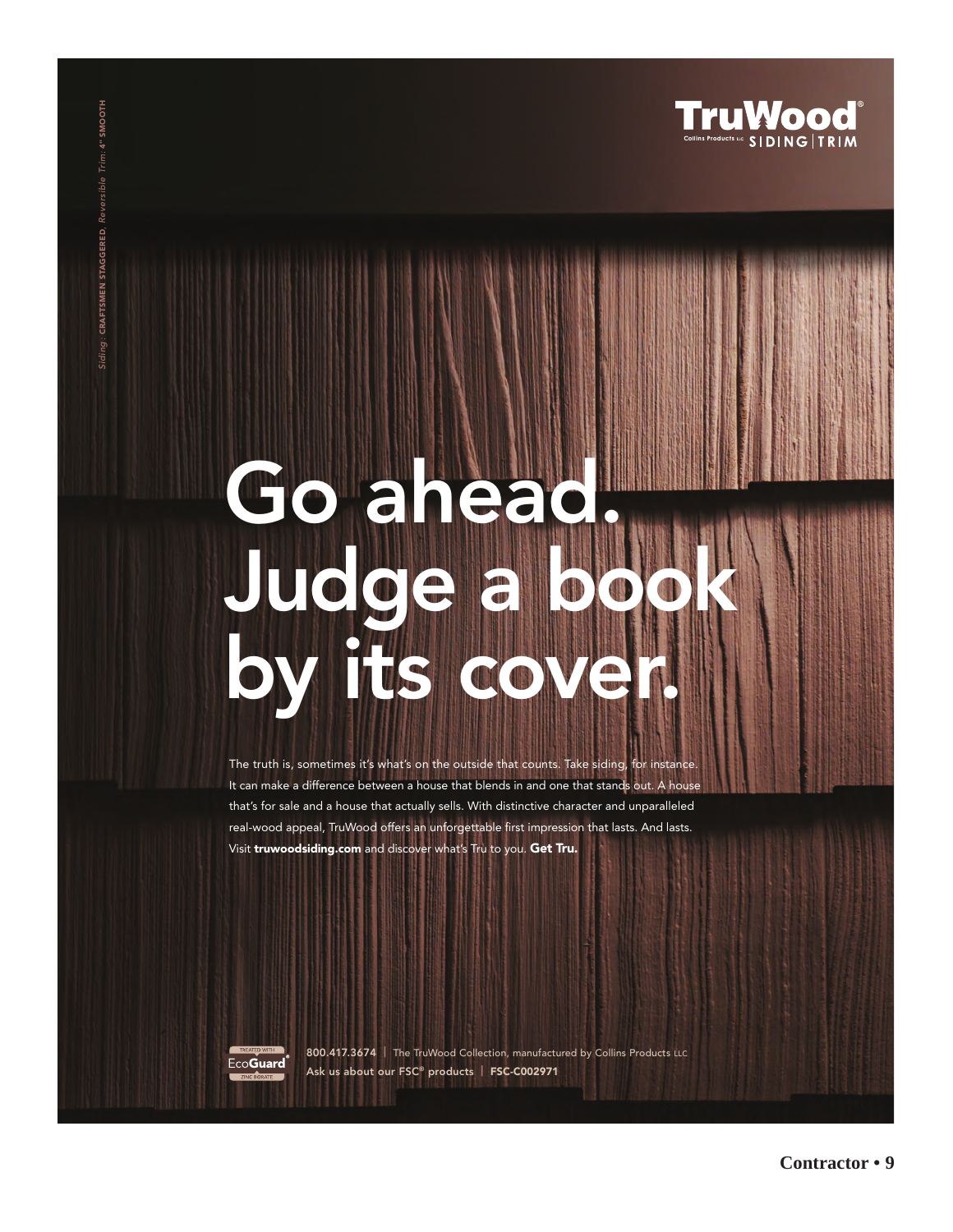## Builder, Developer, Government

## **Builder and Developer meeting with Jurisdictions:**

**Meridian Building Development** – There was a volume of 195 for Residential, Single family 195, there was 3 multi-family buildings, (72 units) and 4 commercial. Meridian is going to be having a safety letter phase out sometime thru July 2nd – September 30th and also to modify their contract. Meridian is still going thru a transition in the building department and still has some job openings available. They still need to get 3 more building inspectors, needing a total of 6. Still need to fill positions for an Electrical Inspector total of 6 available, and also need to fill in positions for building planning 3 positions available for that.

**Boise City** – Currently there is a 3 week average on building permit reviews and is 11 days out for the flat land lots, and 15 foothills for the flood plain. For June, Single family permits went from 57 to 60.

preview and on Single Family permits in June there was 41, Additions 30, and 91 mechanical.

**Ada County Survey** – In June there were 23 plats being reviewed, number of lots in Ada - 149, Boise - 54, Eagle - 157, Garden City - 0, Kuna - 206, Meridian - 303, Star - 40.

**ACHD** plans/estimates an 8% increase compared to 2017 and currently have a 7 week turn around for plan reviews. On July 25th, there was a hearing on 1) Impact fees and 2) level of service traffic levels.

**Eagle Building Dept.** Fire impact fees new in Eagle were addressed in July and will be presented in a proposal.

**Plumbing Codes** – Everyone is against this current code language for cleanout placement of location, but we will and still are working on something that everyone can live with.

## **Join us each on the second Tuesday at 3pm in the BCASWI Conference Room.**

**Ada County Building Dept.** – Are about a 15 day



**Dennis Schaffner**  Honorary Member of the BCASWI

At the July Board of Directors meeting for the Building Contractors Association of Southwestern Idaho, it was voted unanimously to approve recognizing Dennis Schaffner as an Honorary Member of the BCASWI based on his many years of service to the industry at every level, as a local president, as a state president and also as a national director. That doesn't even speak to the committees chaired and served on over the years.

*Quote: "I have been and continue to be humbled by the opportunity to be able to be a part of the Building Contractors Association for past many years. If I had the chance I would do it all again without hesitation…It is the people in an organization that make the experience and journey worthwhile…members and especially staff will always have a special place in my heart. The passing of the guard is always a time for reflection and this is certainly true for me…" Dennis Schaffner*

There are just no appropriate words to thank you. Dennis and Terry have been involved in fun times and serious times. Their personal service to the association has been remarkable and has definitely met the standards set forth in our code of ethics.

We are going to keep putting them to work!